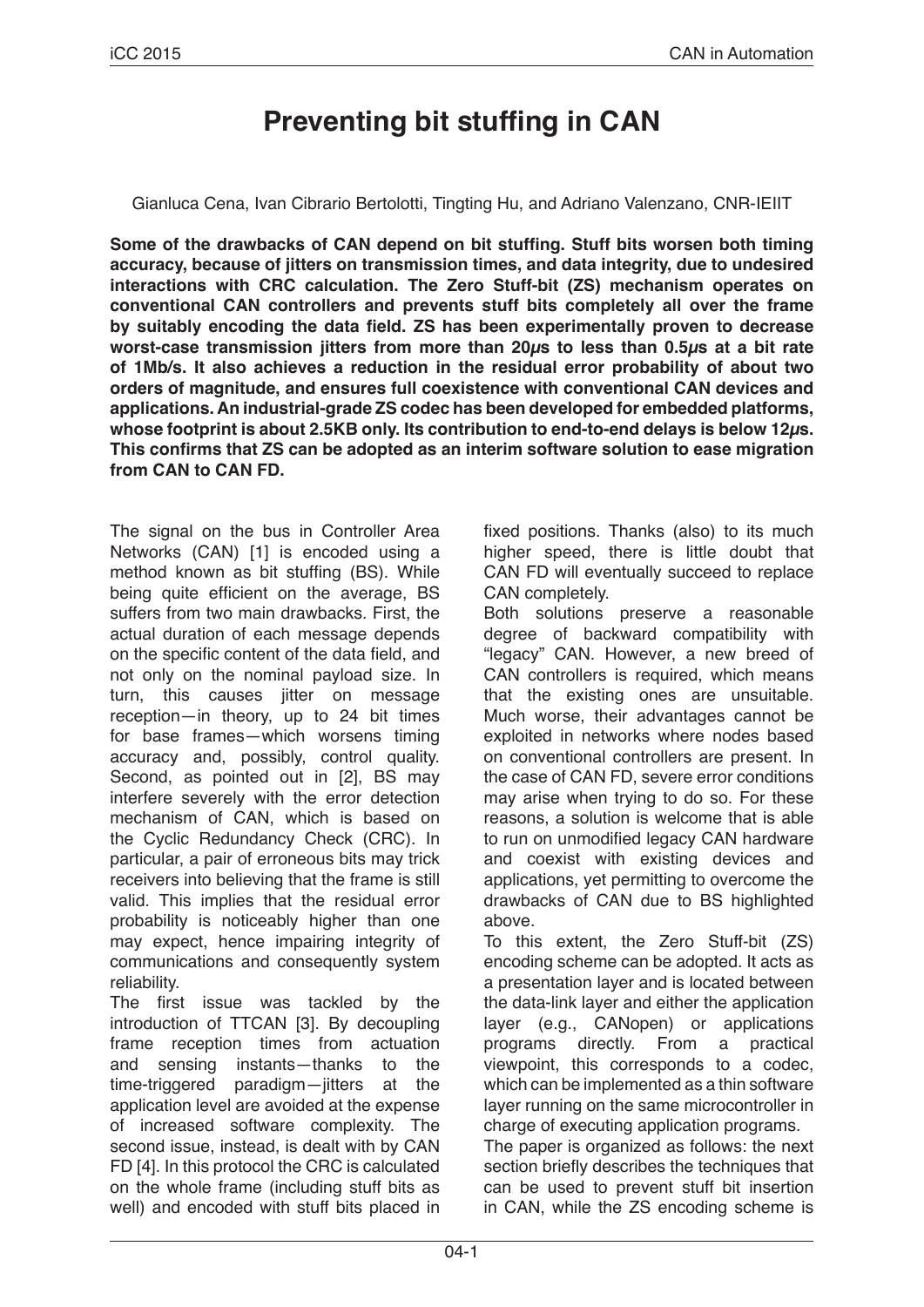specifically described afterwards. Finally, the last sections describe in detail the ZS codec and its performance, and draw some conclusions.

#### **Bit stuffing in CAN**

As shown in Figure 1 (which refers to the base frame format), each CAN frame can be seen as made up of four distinct sections:

- Header (H): comprises the Start of Frame (SOF) bit, the arbitration field including the identifier and the Remote Transmission Request (RTR) bit—and the control field—made up of reserved bits and the Data Length Code (DLC).
- Data field (D): carries user information as seen by the upper protocol layers (referred to in the following as the original payload (P)). This field is not interpreted by the CAN controller and is completely under control of the applications. The final content of D is obtained by encoding P suitably.
- CRC field (R): represents a signature, evaluated by the transmitter on all the preceding fields of the frame and used by receivers to detect transmission errors. Its content is calculated at runtime by the CAN controller, and hence, it cannot be modified directly by applications.
- Unstuffed trailer (U): includes the CRC delimiter, the ACK slot, the ACK delimiter, and the End of Frame (EOF) field. This section, located at the very end of the frame, is not encoded with BS. Hence, it is not a source of jitter.
- Overall, a CAN frame (F) can be seen as  $F = H \ D \ R \ U$

where the "\" operator denotes concatenation between sections or bit sequences.

At the physical level, the signal transmitted on the CAN bus relies on a non-return to zero (NRZ) encoding with bit stuffing.



*Part of frame subject to bit stuffing* (S)

*Figure 1: CAN and ZS frame format*

Every time 5 consecutive bits at the same level are found in the bit sequence sent on the bus, the CAN controller in the transmitting device(s) automatically inserts a stuff bit at the opposite value. Stuff bits enable a proper synchronization of CAN controllers in receivers, which is essential for decoding the signal read from the bus correctly. They are removed by the controller while the frame is being received. As said above, only the frame stuffed prefix (S in Figure 1) is involved in BS. For this reason, the trailer is irrelevant to our purposes and will not be considered in the following.

Different approaches have to be adopted to deal with stuff bits in different sections of the frame, as explained below.

## **Frame header**

As shown in [5] a careful selection of message identifiers can prevent stuff bits in the frame header completely. However, it is worth noting that, in the vast majority of real-world applications, the header is fixed for any given message stream. As a consequence, at worst it introduces a fixed number of stuff bits (up to 4 in base frames), which do not cause any jitter. Concerning data integrity, in order to prevent the issues highlighted in [2], strictly speaking there must be no stuff bits in the header. Nonetheless, reducing the number of stuff bits in the header as much as possible, and preventing them in the other parts of the frame, reduces the probability of such an occurrence.

#### **Data field**

The data field in CAN frames is under complete control of the user. For this reason, specific encoding schemes can be purposely adopted for the payload in order to avoid the insertion of stuff bits in D.

Former approaches [5] operated by scrambling P before copying it into D. For instance, P can be XOR-ed with a fixed pattern made up of an alternating bit sequence. As shown in [6], when process data encode patterns with specific generation laws, doing so permits to reduce the average number of stuff bits.

Conversely, more recent solutions like 8B9B [7] are able to prevent the insertion of stuff bits in D completely, by exploiting block codes where each byte of the payload is encoded separately.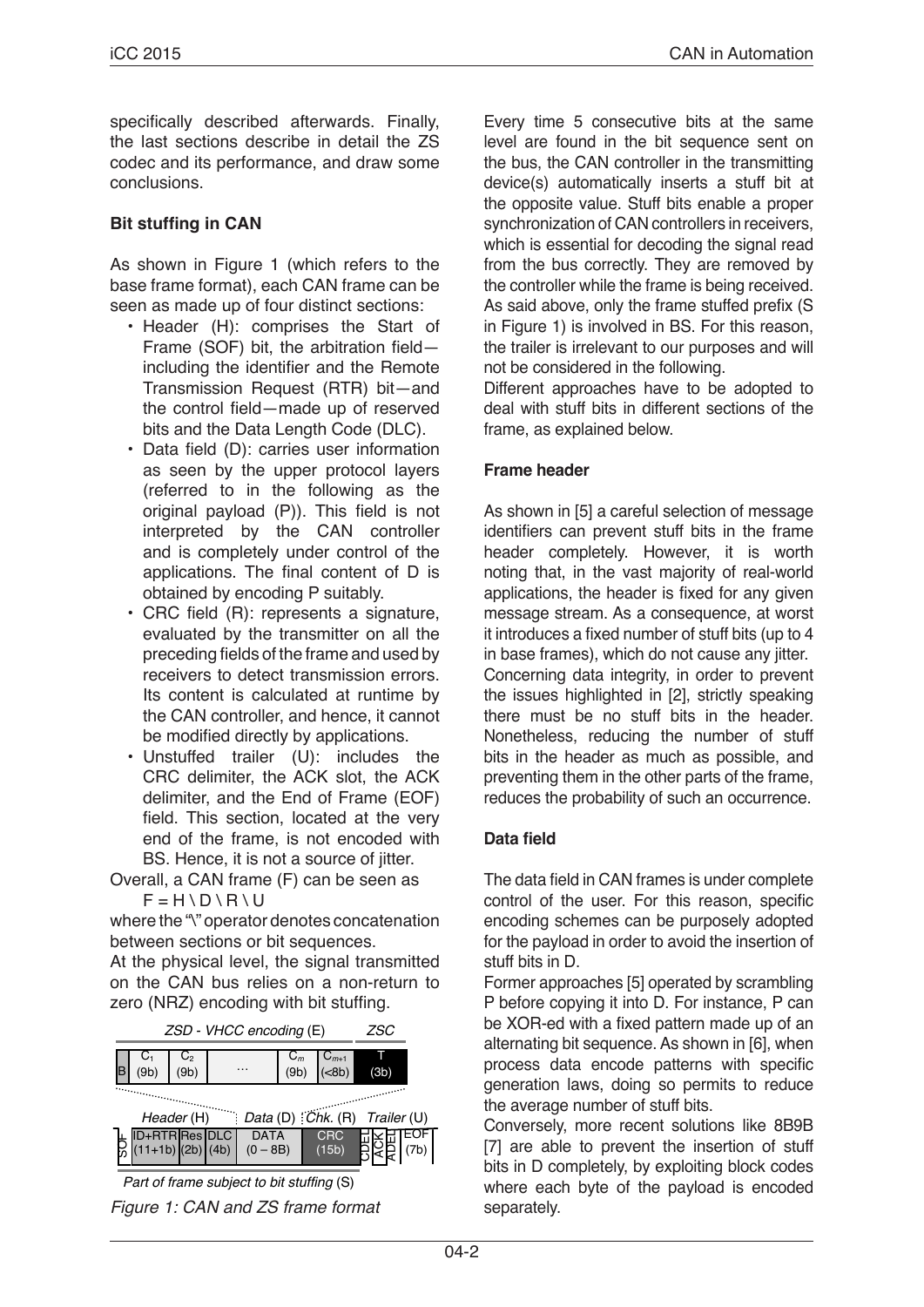8B9B belongs to the class of the Zero Stuffbit Data (ZSD) encoding schemes, and in particular to ZSD2, where no more than 2 bits at the same level can be found at the end of the encoded payload. Codewords are 9 bit long and permit to encode every possible value expressed on one byte. Each codeword satisfies two properties:

- *P1.* No more than 4 consecutive bits at the same value can be found everywhere;
- *P2.* No more than 2 consecutive bits at the same value can be found at both ends.

It is easy to show that properties *P1* and *P2*  also hold for every bit sequence obtained by concatenating two or more codewords. Hence, the conditions that trigger stuff bit insertion in the encoded payload are prevented in advance.

The ZS encoding scheme described below relies on the Variable-length, High-performance Code for CAN (VHCC) [8]. Basically, VHCC resembles 8B9B closely (that is, it is  $\mathsf{ZSD}_2$ ), but relies on a different codebook, which satisfies a nesting property that enables variable-length data encoding.

As proven in [8], both VHCC and 8B9B offer the best communication efficiency that can be obtained in practical implementations. In addition, VHCC permits to reuse the same lookup tables in the codec in order to perform sub-byte encoding and decoding. Doing so enables applications to exploit every available bit in D to transfer user information.

## **CRC field**

Dealing with stuff bits in the CRC is not easy, as this field is managed completely inside CAN controllers. In the following, CRC calculation according to the CAN rules is modeled as a function  $c(\cdot)$ 

 $R = c(M)$ 

where the message M coincides with the part of the frame covered by the CRC (from the SOF bit up to the end of D)

 $M = H \setminus D$ 

Up to 4 stuff bits may be added to R (depending on M), which cause jitter and worsen reliability. The value of R can be "shaped" by using a small portion of D, denoted tuning string (T). As proven in [9], reserving 4 bits for T (at the end of D) is sufficient so that the computation of R can be always steered to a value that does not include any stuff bits.

In the case the payload is encoded using ZSD2, 3 bits will suffice. This mechanism is known as Zero Stuff-bit CRC<sup>1</sup> (ZSC).

Since part of D is reserved to store T, the remaining portion, available to encode user information and referred to as effective data field (E), is slightly smaller. Overall, D can be seen as

 $D = F \setminus T$ 

## **Zero stuff-bit encoding schemes**

In the following, a brief description is provided about the encoding schemes that are used in ZS to prevent stuff bits in the data and CRC fields. Concerning the header, please refer directly to [5]. All the techniques described there are compatible with the ZS scheme and can be used in concert with it.

## **VHCC**

The behavior of VHCC is quite simple. Let P*i* be the i-th byte of the original payload P  $(1 \le i \le m$ , where m is the original payload size). Frames with no payload (*m* = 0) will not be considered, as the related sequence of bits sent on the bus is fixed. Additional sub-byte user information, encoded on *h* bits  $(1 \le h \le 7)$ , can be possibly present in P<sub>m+1</sub>, so that

$$
P = P_1 \setminus P_2 \setminus \ldots \setminus P_i \setminus \ldots \setminus P_m \setminus P_{m+1}
$$

First, every whole byte  $P_i(1 \leq i \leq m)$  is encoded separately into a codeword C*<sup>i</sup>* using a forward lookup table (FLT), modeled as a function *f*(·)

$$
\mathsf{C}_i = f(\mathsf{P}_i)
$$

Such codewords are then concatenated in the same order as P

$$
C_{\langle 1...m\rangle} = C_1 \setminus C_2 \setminus ... \setminus C_i \setminus ... \setminus C_m
$$

Since the size of  $C_{1,m}$  is typically smaller than E, part of the last byte in D (between C*<sup>m</sup>* and T) becomes a slack space (K). Let k be its size (in bits).

In 8B9B, all the bits that followed C*m* and preceded R remained unused and were filled with a fixed padding sequence (PAD).

<sup>&</sup>lt;sup>1</sup> Patent pending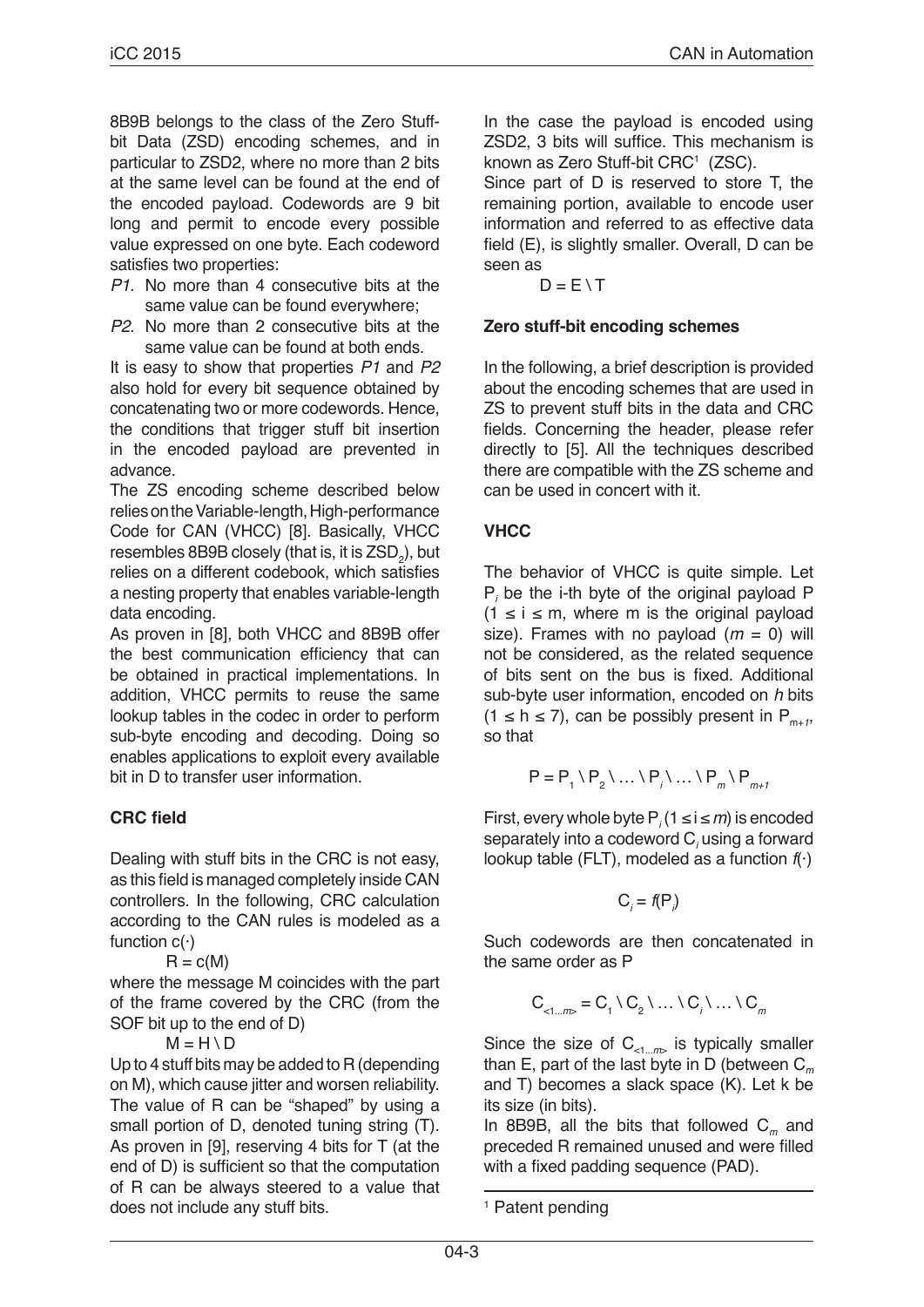Instead, in the current advanced ZS code, they can be used to encode P*m+*1. In particular, the slack bears an additional (smaller) codeword  $C_{m+1}$ , which is derived from a reduced codebook as

$$
\mathsf{C}_{m+1} = f_k(\mathsf{P}_{m+1})
$$

where  $f_k(\cdot)$  shares the same FLT and implementation as *f*(·). From a general point of view, the maximum number of bits allowed for additional user data is one less than the slack size, i.e.,  $max(h) = k-1$ . For instance, up to 4 bits of  $P_{m+1}$  can be encoded when 5 bits are allotted to  $C_{m+1}$ .

If K includes only one bit  $(k = 1)$ , then no additional data can be included  $(h = 0)$  and C*m*+1 has to be set to the opposite value of the least significant bit in Cm. If *h* < *k*-1 then Pm+1 has to be left padded to *k*-1 bits with zeroes. In the case  $P_{m+1}$  is not present, any value can be used in its place, since the padding produced by  $f_k(\cdot)$  always prevents BS. Overall, the concatenation of codewords (C) is

 $C = C_{\text{max}} \setminus C_{m+1}$ 

In order to prevent the occurrence of a stuff bit on the boundary between H and D, a break bit (B) is possibly added as the first bit of D, evaluated by complementing the least significant bit of DLC. B is only required when DLC equals 3, 7, or 8, whereas it is omitted otherwise. The *encoded payload* is obtained by concatenating B and all the codewords

$$
E = B \setminus C
$$

Since the payload encoded this way fits exactly the entire effective data field, the same symbol E will be used in the following to denote both.

Generally speaking, every ZSD2 encoding scheme can be modeled as a function  $e(\cdot)$ that, starting from the payload P and the header H, returns the effective data field

$$
\mathsf{E} = e(\mathsf{H},\,\mathsf{P})
$$

**ZSC**

ZSC exploits the tuning field, located at the end of D, in order to prevent the insertion of stuff bits in R completely. As proven in [9], and because of the linearity of CRC codes, it is always possible to select a value for T in the set {0012, 0102, 0112, 1002, 1012, 1102}, which includes only six Ti values, so that the above condition holds for any given header and payload.

Calculation of T is not completely trivial, and can be modeled as a function  $z(\cdot)$ 

$$
T=z(H,\,E)
$$

A possible way to do so is as follows: first, the part of frame that precedes T, called the leading part (L) of the message

#### $L = H \setminus E$

is considered, and its contribution to the overall CRC evaluated

#### $R_i = c(L \setminus 000_2)$

Then, the contribution to R due to T is evaluated and XOR-ed with RL for any possible value of T*<sup>i</sup>* mentioned above, in order to find the related CRC value Ri.

Let  $M_i$  be the message obtained by setting  $T$  $=$  T<sub>i</sub>

#### $Mi = L \setminus Ti$

It can be easily proven that

 $\text{Ri} = \text{c(Mi)} = \text{RLO} + \text{c(Ti)}$ ,  $i = 1...6$ 

where "O+ " represents the exclusive OR operator.

Let  $g(\cdot)$  be a Boolean function that is true if (and only if) a given bit sequence includes more than 4 consecutive bits at the same value (i.e., if it would lead to stuff bits). Every value Ti such that

## $g(T_i \setminus R_i) = \text{false}$

can be used as the outcome of  $z(\cdot)$ . From [9] we know that there is at least one. In the case there is more than one acceptable value, the choice of which to select is arbitrary. Performing an exhaustive search and selecting the one with the highest value of i helps reducing the codec jitter in software implementations.

#### **Putting all together**

The whole ZS procedure can be described as follows. First, the encoded payload is evaluated as  $E = e(H, P)$ . Then, the tuning string is obtained as  $T = z(H, E)$ . Finally, the outcomes of VHCC and ZSC (E and T, respectively) are put together: the value to be used for the data field is evaluated as  $D = E \setminus T$ . The way H and D are fed to the CAN controller is completely irrelevant to our purposes. When operating this way, no stuff bits will ever be added to the data and CRC fields by the CAN controller, as proven in [9]. Although ZS has very good encoding efficiency, it necessarily introduces overheads, which reduce the amount of information that can be conveyed in CAN frames.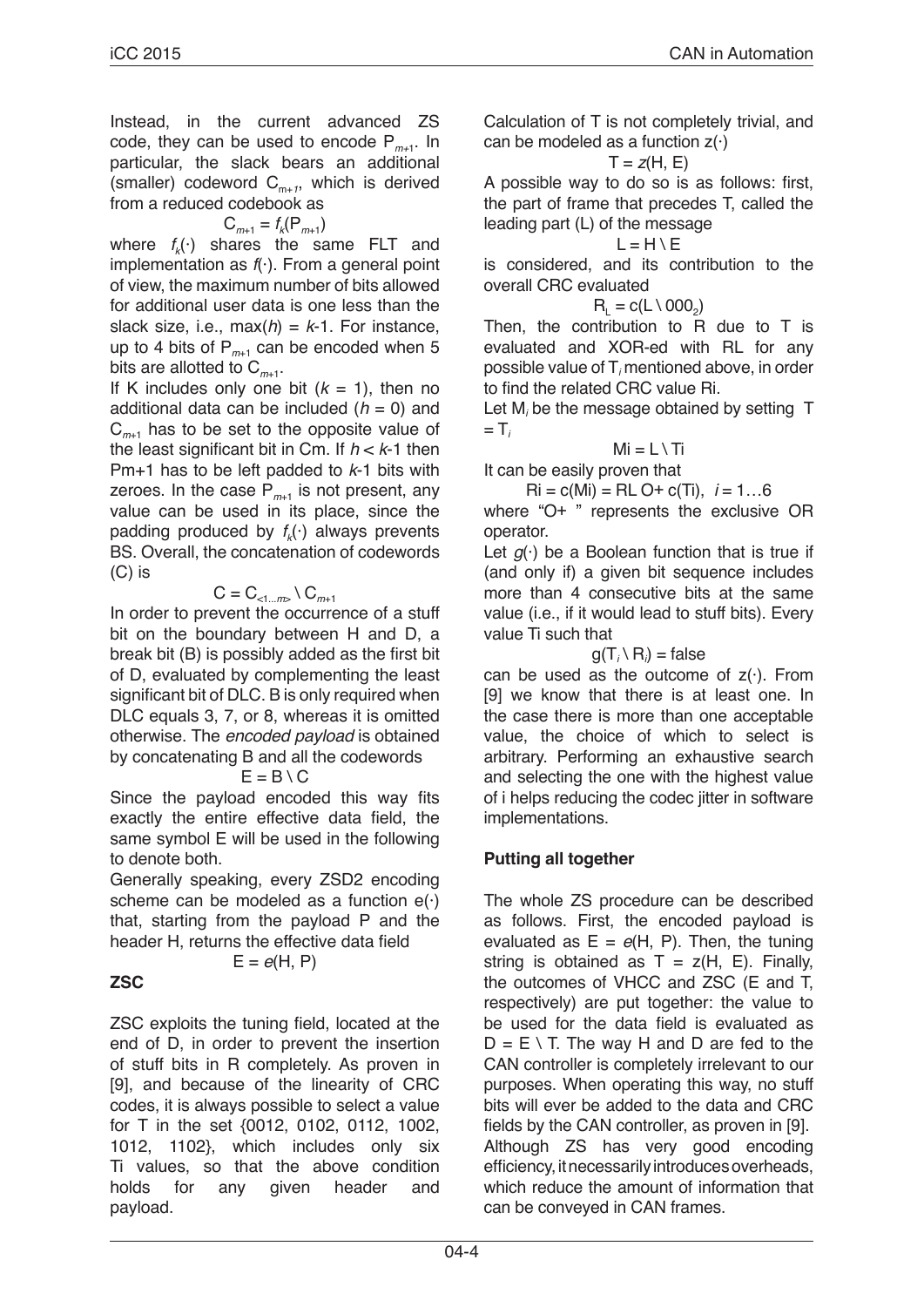In Table 1, the maximum amount of user information that fit into a single frame is reported for every possible frame size (DLC).

It has been calculated starting from the size of D (listed in the two leftmost columns of the table), subtracting the space reserved to T (3 bits) and B (if needed), and then considering the VHCC encoding overhead of 1 bit for each codeword.

The result (that is, the size of P) is specified in the rightmost column of the table as *m.h*, where *m* represents the number of whole bytes  $(P_1$  to  $P_m$ ) whereas *h* is the number of additional bits (in P*m*+1). As can be seen, up to 6 bytes plus 5 bits can be carried in a CAN frame with maximal size ( $DLC = 8$ ).

*Table 1: Maximum payload size in ZS*

| D        | <b>DLC</b> | E    |            |           | P(m.h)     |
|----------|------------|------|------------|-----------|------------|
|          |            | в    | $C_{<1m>}$ | $C_{m+1}$ |            |
| size [B] | val.       | val. | size [b]   | size[b]   | size [B.b] |
|          | 0000       |      |            |           | 0.0        |
|          | 0001       |      | 0          | 5         | 0.4        |
| 2        | 0010       |      | 9          | 4         | 1.3        |
| 3        | 0011       | 0    | 18         | 2         | 2.1        |
| 4        | 0100       |      | 27         | 2         | 3.1        |
| 5        | 0101       |      | 36         |           | 4.0        |
| 6        | 0110       |      | 45         | 0         | 5.0        |
|          | 0111       | 0    | 45         |           | 5.6        |
| 8        | 1000       |      | 54         | 6         | 6.5        |

## **Implementation and performance**

The primary goal of ZS is to make the duration of frame transfers in CAN deterministic, hence removing any transmission jitter due to BS. To this extent, it has to be remarked that hardware implementations of ZS (e.g., based on FPGAs) are able to reduce this jitter to zero.

Moreover, a very interesting side effect of stuff bit removal is that data integrity improves noticeably, because the interaction between BS and CRC calculation no longer takes place.

As shown in [10], the residual error probability decreases by about two orders of magnitude when a ZSD codec like 8B9B is used alone. The addition of the ZSC mechanism in ZS is likely to improve reliability further, because stuff bits are removed from the CRC field as well. Unlike nested CRCs, ZS has the advantage of improving both timing accuracy and data integrity at the same time. Research activities on these aspects are in progress.

It is worth noting that not necessarily all messages exchanged on the CAN bus must undergo ZS encoding. On the contrary, it can be enabled selectively (depending on the message identifier) uniquely for those data that require high reliability and low jitter. Only nodes that exchange ZS-encoded messages are required to implement the related codec. Moreover, ZSC is necessary only on the transmitting side: receivers only have to strip the tuning string away. In this way, system implementation complexity and cost decrease, and seamless coexistence with existing CAN devices and applications is ensured.

## **ZS codec**

The ZS method can be implemented efficiently through software codecs. As discussed in the previous sections, from the conceptual point of view, ZS encoding is performed in two steps:

- 1. Payload encoding, according to VHCC;
- 2. Generation of T, according to ZSC.

Given that the same approach has been adopted in its practical implementation, we can consider that ZS encoding time is the sum of the times spent in the two steps listed above.

In the decoding process, T is simply discarded before forwarding E to VHCC decoding. Given that discarding T can be done in negligible time on any modern microcontroller, we can safely assume that ZS decoding time as a whole is equal to VHCC decoding time. The same reasoning also applies to memory footprint.

Considering ZS *encoding* first, experimental results about VHCC encoding performance and memory footprint on an NXP LPC1768 microcontroller [11] running at 100MHz, are available in [8] and are shown in the top rows of Tables 2 and 3, respectively. For what concerns performance, the table lists the worst-case encoding delay, that is, the one corresponding to the maximum size of D (and to a size of P equal to 6.5), as well as the corresponding computation jitter.

Regarding footprint, separate figures are given for read-only and read/write memory, a distinction often important in embedded systems.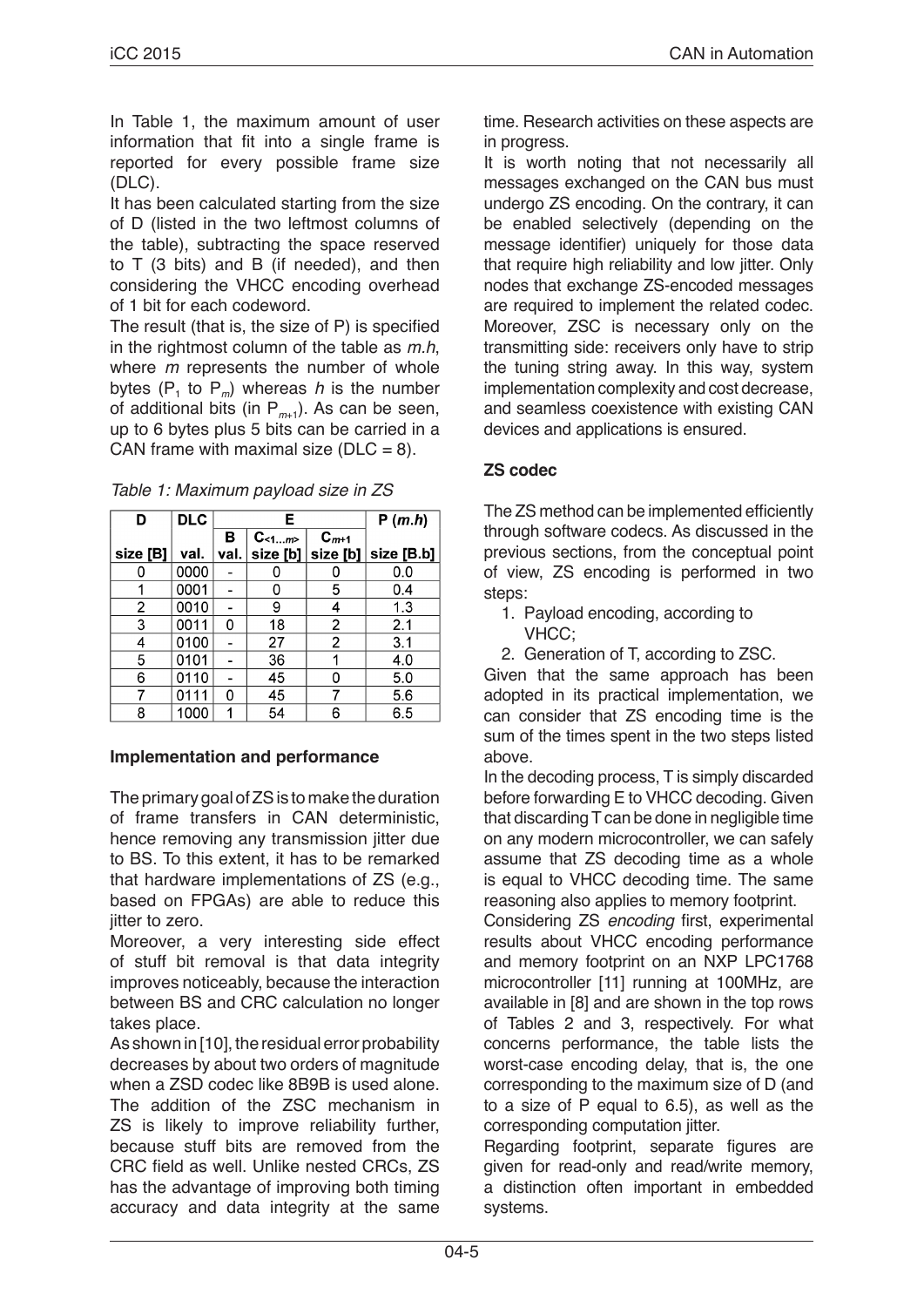Moreover, separate values have been given for code and data, the latter consisting of the lookup tables used by the various code modules. Stack space has been accounted for as read/write memory.

The ZSC algorithm has instead been implemented (in combination with the 8B9B payload encoding scheme) on an NXP LPC2468 microcontroller [12] running at 72MHz and then evaluated in [9]. As before, performance and footprint data are shown in the center rows of Tables 2 and 3 even though, in this case, they must be considered as a conservative approximation of ZSC encoding properties on the LPC1768.

This is because, besides the raw difference in clock speed already mentioned above, the two platforms support different instruction sets and are based on different processor cores, too. More specifically, the LPC2468 is a low end component based on an ARM7TDMI S core designed in 2001. Instead, the LPC1768 is based on the contemporary Cortex-M3 processor core with a better instruction/cycle ratio, due to architectural enhancements.

The improvement may be quantified by examining the experimental results reported in [7], where the 8B9B codec was evaluated on both platforms. In that case, performance was on average about 35% better and code footprint was about 30% lower on the LPC1768 with respect to the LPC2468. Clearly, using one architecture or the other could not bring any improvement to table sizes.

Concerning table sizes, it is also worth to remark that the relatively large size of the ZSC table with respect to the others is due to the fact that, in order to generate T properly, the ZSC algorithm needs to calculate L's contribution to the CRC RL. When this operation is performed on a byte-by-byte basis, it requires a lookup table of 28=256 15-bit entries, that is, 512 bytes as indicated in Table 3.

As mentioned above, it is possible to accurately approximate ZS decoder footprint and the corresponding delay by considering only the VHCC decoder contribution [8], shown in the bottom rows of Tables 2 and 3. Summarizing the results, ZS encoding and decoding as a whole can be performed by introducing less that  $12\mu s$  of delay in the communication path.

Even more importantly, software processing introduces a negligible amount of jitter, less than 0.5µs. Hence, it does not go against one of the goals of ZS itself, that is, jitter reduction. Indeed, the remaining communication jitter is bit-rate independent and well below one bit time, even at the maximum CAN bit rate of 1Mbit/s.

Furthermore, as pointed out in [9], a lowjitter version of the ZS encoder was also developed, which trades off at most 1.49µs of extra delay to reduce jitter below 30ns.

It is also possible to get an estimate of the actual delay and footprint of the ZS encoder, when it is completely implemented on the LPC1768, by applying the LPC2468□LPC1768 improvement factors mentioned above.

The predicted worst-case delay turns out to be 10.15µs, while the predicted footprint is 2193B. However, due to the inherent uncertainty of the method (applying a footprint and performance improvement factor derived from analyzing a certain code module to another), these numbers shall be taken as an estimate and will be the subject of further experimental evaluation in a future work.

| Table 2: ZS codec performance |  |
|-------------------------------|--|
|-------------------------------|--|

| <b>Processing step</b>     | Delay<br>[µs] | <b>Jitter</b><br>[µs] |
|----------------------------|---------------|-----------------------|
| VHCC encoding (worst case) | 3.30          | 0.00                  |
| ZSC encoding               | 5.25          | 0.47                  |
| VHCC decoding (worst case) | 3.44          | 0.00                  |
| Total                      | 11.99         | 0.47                  |

*Table 3: ZS memory footprint*

| <b>Component</b>          | <b>Read-only</b><br>[B] | <b>Read/Write</b><br>[B] |
|---------------------------|-------------------------|--------------------------|
| VHCC encoder code         | 368                     | 48                       |
| VHCC encoder table        | 128                     |                          |
| ZSC encoder               | 898                     | 20                       |
| ZSC table                 | 512                     |                          |
| VHCC decoder code         | 300                     | 40                       |
| <b>VHCC</b> decoder table | 256                     |                          |
| <b>Total</b>              | 2462                    | 108                      |